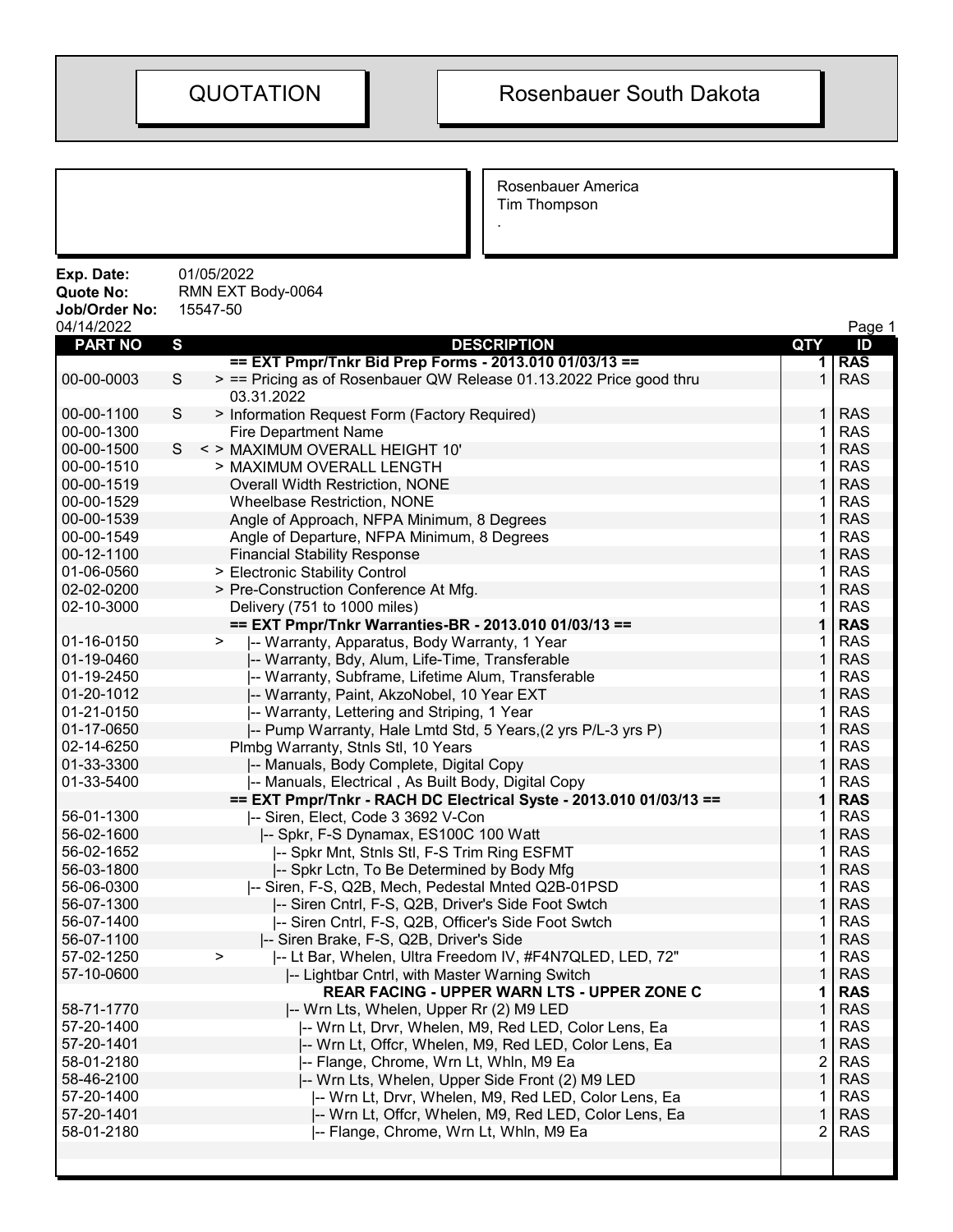| 04/14/2022     |                                                                       |                | Page 2     |
|----------------|-----------------------------------------------------------------------|----------------|------------|
| <b>PART NO</b> | S<br><b>DESCRIPTION</b>                                               | QTY            | ID         |
| 58-61-2100     | -- Wrn Lts, Whelen, Upper Side Rr (2) M9 LED                          | 1.             | <b>RAS</b> |
| 57-20-1400     | -- Wrn Lt, Drvr, Whelen, M9, Red LED, Color Lens, Ea                  | 1              | <b>RAS</b> |
| 57-20-1401     | -- Wrn Lt, Offcr, Whelen, M9, Red LED, Color Lens, Ea                 | 1              | <b>RAS</b> |
| 58-01-2180     | -- Flange, Chrome, Wrn Lt, Whln, M9 Ea                                | $\overline{c}$ | <b>RAS</b> |
| 58-03-6300     | -- Wrn Lts, Whelen, Uppr Wing, (2) M6 LED                             | 1              | <b>RAS</b> |
| 57-20-1200     | -- Wrn Lt, Drvr, Whelen, M6, Red LED, Color Lens, Ea                  | 1              | <b>RAS</b> |
| 57-20-1201     | -- Wrn Lt, Offcr, Whelen, M6, Red LED, Color Lens, Ea                 | 1              | <b>RAS</b> |
| 58-01-2140     | -- Flange, Chrome, Wrn Lt, Whln, M6, Ea                               | $\overline{2}$ | <b>RAS</b> |
| 58-03-7300     | -- Wrn Lts, Whelen, Inbrd Warn Lt, (2) M6 LED                         | 1              | <b>RAS</b> |
| 57-20-1200     | -- Wrn Lt, Drvr, Whelen, M6, Red LED, Color Lens, Ea                  | 1              | <b>RAS</b> |
| 57-20-1201     | -- Wrn Lt, Offcr, Whelen, M6, Red LED, Color Lens, Ea                 | 1              | <b>RAS</b> |
| 58-01-2140     | -- Flange, Chrome, Wrn Lt, Whln, M6, Ea                               | $\overline{c}$ | <b>RAS</b> |
|                |                                                                       |                |            |
| 58-03-8100     | -- Wrn Lts, Whelen, Grille Frnt Inner Grille, (2) M7 LED              | 1              | <b>RAS</b> |
| 57-20-1300     | -- Wrn Lt, Drvr, Whelen, M7, Red LED, Color Lens, Ea                  | $\mathbf{1}$   | <b>RAS</b> |
| 57-20-1301     | -- Wrn Lt, Offcr, Whelen, M7, Red LED, Color Lens, Ea                 | 1              | <b>RAS</b> |
| 58-01-2160     | -- Flange, Chrome, Wrn Lt, Whln, M7, Ea                               | $\overline{2}$ | <b>RAS</b> |
| 58-03-9100     | -- Wrn Lts, Whelen, Grille Frnt Outer Grille, (2) M7 LED              | 1              | <b>RAS</b> |
| 57-20-1300     | -- Wrn Lt, Drvr, Whelen, M7, Red LED, Color Lens, Ea                  | 1              | <b>RAS</b> |
| 57-20-1301     | -- Wrn Lt, Offcr, Whelen, M7, Red LED, Color Lens, Ea                 | 1              | <b>RAS</b> |
| 58-01-2160     | -- Flange, Chrome, Wrn Lt, Whln, M7, Ea                               | $\overline{c}$ | <b>RAS</b> |
| 58-09-2000     | -- Wrn Lts, Whelen, Intrsct (2) M6 LED                                | 1              | <b>RAS</b> |
| 57-20-1200     | -- Wrn Lt, Drvr, Whelen, M6, Red LED, Color Lens, Ea                  | $\mathbf{1}$   | <b>RAS</b> |
| 57-20-1201     | -- Wrn Lt, Offcr, Whelen, M6, Red LED, Color Lens, Ea                 | 1              | <b>RAS</b> |
| 58-01-2140     | -- Flange, Chrome, Wrn Lt, Whln, M6, Ea                               | $\overline{2}$ | <b>RAS</b> |
| 58-26-2000     | -- Wrn Lts, Whelen, Low Mid Bdy (2) M6 LED                            | 1              | <b>RAS</b> |
| 57-20-1200     | -- Wrn Lt, Drvr, Whelen, M6, Red LED, Color Lens, Ea                  | 1              | <b>RAS</b> |
| 57-20-1201     | -- Wrn Lt, Offcr, Whelen, M6, Red LED, Color Lens, Ea                 | 1              | <b>RAS</b> |
| 58-01-2140     | -- Flange, Chrome, Wrn Lt, Whln, M6, Ea                               | $\overline{c}$ | <b>RAS</b> |
| 58-36-2100     | -- Wrn Lts, Whelen, Low Rr Side (2) LINZ6 LED<br>$\,<\,$              | 1              | <b>RAS</b> |
| 57-20-2000     | -- Wrn Lt, Drvr, Whelen, LINZ6, Red LED, Clear Lens, Ea               | $\mathbf{1}$   | <b>RAS</b> |
| 57-20-2001     | -- Wrn Lt, Offcr, Whelen, LINZ6, Red LED, Clear Lens, Ea              | 1              | <b>RAS</b> |
| 58-01-2200     | -- Flange, Chrome, Wrn Lt, Whln, LINZ6FC, Ea                          | $\overline{2}$ | <b>RAS</b> |
| 58-81-2000     | -- Wrn Lts, Whelen, Low Rr (2) M6 LED                                 | 1              | <b>RAS</b> |
| 57-20-1200     | -- Wrn Lt, Drvr, Whelen, M6, Red LED, Color Lens, Ea                  | 1              | <b>RAS</b> |
| 57-20-1201     | I-- Wrn Lt, Offcr, Whelen, M6, Red LED, Color Lens, Ea                | 1              | <b>RAS</b> |
| 50-08-1000     | > Elecal, Base, Multi-Plex, Weldon V-MUX Body                         | 1              | <b>RAS</b> |
| 50-12-1090     | > Swtch Panel, Dash, Chassis Supplied                                 | 1              | <b>RAS</b> |
| 50-15-3100     | Battery Swtch, Mstr Disconnect, Chs Sppld                             | $\mathbf{1}$   | <b>RAS</b> |
| 50-41-6100     | > Air Horns (2) 24" Round Grover Stutter Tone                         | 1              | <b>RAS</b> |
| 50-41-8140     | Air Horn Location (2) Recess Mounted, Outboard, 1 Ea Side<br>$\lt$    | 1              | <b>RAS</b> |
| 50-43-1000     | <b>Air Horn Cntrls</b>                                                |                | <b>RAS</b> |
| 50-43-2000     |                                                                       | 1<br>1         | <b>RAS</b> |
|                | -- Air Horn Cntrl, Driver, Horn Ring, Air/Elec                        |                |            |
| 50-43-2300     | -- Air Horn Cntrl, Officer, Sgle Dash Swtch                           |                | <b>RAS</b> |
|                | DOME-CABINET-INTERIOR-ENGINE-PUMP LtS                                 | 1              | <b>RAS</b> |
| 51-05-1100     | > Dome Lt, Chassis Supl'd                                             | 1              | <b>RAS</b> |
| 51-05-6290     | Lt, Engine Cmpt, Chassis Supl'd                                       | 1              | <b>RAS</b> |
| 51-05-6400     | Lt, Pump Cmpt, 12 Volt LED With Swtch                                 | 1              | <b>RAS</b> |
| 51-05-9000     | -- Switch on Light Head                                               | $\mathbf 1$    | <b>RAS</b> |
| 51-20-3100     | -- Fldlt, Mntg Lctn, Front Edge Of Cab Roof<br>$\geq$                 | 1              | <b>RAS</b> |
| 51-15-4162     | -- Fldlt, Fire Research, Evolution FCA808-V20-03, Contour Brow Mount, | 1              | <b>RAS</b> |
|                | Commander                                                             |                |            |
| 51-20-4200     | $\,$<br>-- Lt Swtch, Remote Lctn, In Chassis Cab                      | $\mathbf{1}$   | <b>RAS</b> |
| 52-01-1100     | Back Up Alarm, w/Chassis                                              | 1              | <b>RAS</b> |
| 52-02-1110     | Back Up Camera, Install Chassis Supl'd, EXT                           | $\mathbf{1}$   | <b>RAS</b> |
| 52-08-1009     | -- Hand Lights, NFPA Compliance - Spl'd/Instl'd by DEPT               | 1              | <b>RAS</b> |
| 53-01-1200     | Marker Lts, LED, DOT Requirements                                     | $\mathbf{1}$   | <b>RAS</b> |
| 53-01-3000     | Marker Lts, Flex Arm, Britax, Pair                                    | 1              | <b>RAS</b> |
| 53-02-1250     | License Plate Brkt, Cast Prdts, LP0005-1-C w/ LED Lt                  | 1              | <b>RAS</b> |
| 53-03-0065     | Whelen Rr DOT LED Ltng Pkg M6                                         | 1              | <b>RAS</b> |
| 53-03-2750     | -- Tail/Brake Lts, Whelen, LED, M6 (Pair)                             | 1              | <b>RAS</b> |
|                |                                                                       |                |            |
|                |                                                                       |                |            |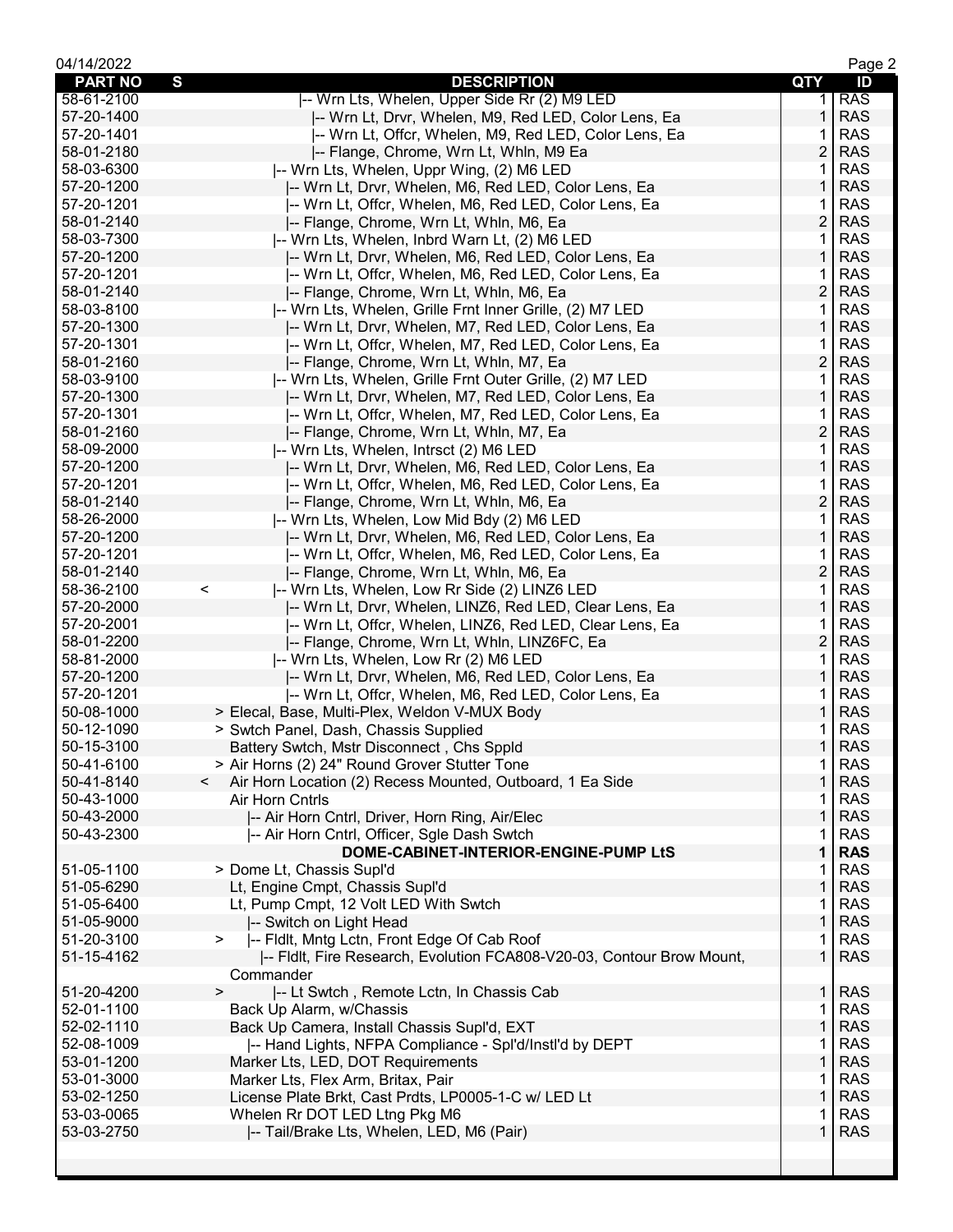| 04/14/2022     |                                                                      |                         | Page 3     |
|----------------|----------------------------------------------------------------------|-------------------------|------------|
| <b>PART NO</b> | $\mathbf{s}$<br><b>DESCRIPTION</b>                                   | QTY                     | ID         |
| 53-04-2750     | -- Turn Signals, Whelen, LED w/ Arrow, M6 (Pair)                     | 1.                      | <b>RAS</b> |
| 53-06-3550     | -- Backup Lts, Whelen, LED, M6 (Pair)                                | 1                       | <b>RAS</b> |
| 53-07-1210     | -- Tail Lt Bezel, 4 Lts, Whln M6 (Pair), ABS Chrome                  | 1                       | <b>RAS</b> |
| 53-05-1800     | Turn Signals, Mid Bdy, LED Marker Lt (Pair)                          | 1                       | <b>RAS</b> |
| 54-01-1220     | -- Ground Lts, Frt Bumper, LED, Whelen 3SC0CDCR, Pair                | 1                       | <b>RAS</b> |
| 54-02-1100     | -- Ground Lts, Cab, Supl'd w/Custom Chassis                          | 1                       | <b>RAS</b> |
| 54-03-1420     | -- Ground Lts, Mid Body, LED, Whelen 3SC0CDCR, Pair                  | 1                       | <b>RAS</b> |
| 54-03-1620     | -- Ground Lts, Rr Step, LED, Whelen 3SC0CDCR, Pair                   | 1                       | <b>RAS</b> |
| 54-03-1820     | -- Ground Lts, Bhnd Rr Wheels, LED, Whelen 3SC0CDCR, Pair            | 1                       | <b>RAS</b> |
| 54-04-1999     | -- Lt Swtch, Ground Lts w/ Park Brake                                | 1                       | <b>RAS</b> |
| 54-10-1300     | Step Lt, Fxd /Fldg Step, LED, Ea                                     | 2                       | <b>RAS</b> |
| 54-10-1450     | Step Lt, Rr Tailboard, LED, Ea                                       | $\overline{c}$          | <b>RAS</b> |
| 54-10-1550     | Step Lt, Bdy Side Rnng Board, LED, Ea                                | 2                       | <b>RAS</b> |
| 54-11-2100     | Lt Swtch, Step/Wlkwy Lts Wired Park Brake Swtch                      | 1                       | <b>RAS</b> |
| 54-15-4510     | > Scene Lt, Fire Research, LED SPA900-Q70, Surface Mount             | 8                       | <b>RAS</b> |
| 54-15-5100     | -- Scene Lt Lctn, Left Side Of Cab                                   | 1                       | <b>RAS</b> |
| 54-15-5200     | -- Scene Lt Lctn, Right Side Of Cab                                  | 1                       | <b>RAS</b> |
| 54-15-5500     | $\,<$<br>-- Scene Lt Lctn, Left Side Of Bdy                          | $\overline{\mathbf{c}}$ | <b>RAS</b> |
| 54-15-5600     | $\lt$<br>-- Scene Lt Lctn, Right Side Of Bdy                         | 2                       | <b>RAS</b> |
| 54-15-5700     | -- Scene Lt Lctn, Rr Of Bdy                                          | $\overline{c}$          | <b>RAS</b> |
| 54-15-6320     | -- Scene Lt Actvtd, All Lts, Driver VISTA                            | 1                       | <b>RAS</b> |
| 54-15-6330     | -- Scene Lt Actvtd, All Lts, Officer VISTA                           | 1                       | <b>RAS</b> |
| 54-15-6700     | -- Scene Lt Swtch, Rr Scene Lts, Auto w/ Reverse                     | 1                       | <b>RAS</b> |
|                | == EXT SA Pmpr/Tnkr Chassis Modifictns - 2013.010 01/03/13 ==        | $\mathbf 1$             | <b>RAS</b> |
| 10-01-1100     | > Vehicle Dimensions, Sngl Axle                                      | 1                       | <b>RAS</b> |
| 10-02-1100     | Label, Data, Fluid Levels                                            | 1                       | <b>RAS</b> |
| 10-02-1200     | Label, Data, Height x Length, Weight                                 | 1                       | <b>RAS</b> |
| 10-02-1300     | Label, Data, "No Ride" Rr Step                                       | 1                       | <b>RAS</b> |
| 10-02-2100     | Label, Indicating Number of Seats                                    | 1                       | <b>RAS</b> |
| 10-02-2500     | Label, "Caution: Do Not Wear Helmet While Seated"                    | 1                       | <b>RAS</b> |
| 10-03-6020     | > Tow Plates (2), Rr Frame Rail, Under Step, 3/4"x3"ID               | 1                       | <b>RAS</b> |
| 80-43-2400     | -- Painting, Tow Plates, Blk                                         | 1                       | <b>RAS</b> |
| 10-04-0430     | -- Front Bumpers, 4000, Max Force 12"H, Max Force Wings              | 1                       | <b>RAS</b> |
| 10-05-4318     | -- Frnt Bmpr, 4000, Max Force 12"H, T/P Apron, M/F Wings, 18" Extnsn | 1                       | <b>RAS</b> |
| 10-04-2720     | -- Bumper Cmpt, Center, Hosewell Compt<br>$\geq$                     | 1                       | <b>RAS</b> |
| 10-04-3150     | -- Bumper Cmpt Door, Alum T/P, Flat Style                            | 1                       | <b>RAS</b> |
| 10-06-1110     | Whl Trim, S/S Hub/Lug Cvrs, Front/Rr, Sngl Axle                      | 1                       | <b>RAS</b> |
| 10-06-1602     | > Tire Pressure Indicator, Sngl Axle, Commander RWTG1235, EXT        | $\mathbf{1}$            | <b>RAS</b> |
| 10-07-1200     | -- Exhaust, Extension Under RH, Bdy                                  | 1                       | <b>RAS</b> |
| 10-07-1500     | -- Exhaust Heat Shield, Under Bdy Compts                             | $\mathbf 1$             | <b>RAS</b> |
| 10-08-2100     | Mud Flaps, Rr Whls, Blk, w/ Bdy                                      | 1                       | <b>RAS</b> |
| 10-18-6000     | < > Cab Tilt Control, Cstm, Left Front Cmpt or Pump Panel            | 1                       | <b>RAS</b> |
|                | == EXT Midship Pmpr/Tnkr Pump&Plumbing - 2013.010 01/03/13 ==        | 1                       | <b>RAS</b> |
| 20-08-4200     | -- Pump, Hale, QMAX, 1 Stage, Midship                                | 1                       | <b>RAS</b> |
| 20-08-4120     | -- Pump Flow Rtng, Hale, QMAX, 1500 GPM<br>$\geq$                    | 1                       | <b>RAS</b> |
| 22-03-1600     | -- Intk, Ungated, 6", LH Side                                        | 1                       | <b>RAS</b> |
| 22-41-5700     | -- Cap, 6", Chrome Long Hndl                                         | 1                       | <b>RAS</b> |
| 22-03-2600     | -- Intk, Ungated, 6", RH Side                                        | 1                       | <b>RAS</b> |
| 22-41-5700     | -- Cap, 6", Chrome Long Hndl                                         | 1                       | <b>RAS</b> |
| 20-14-2200     | -- Pump Seal, Mech, Hale<br>>                                        | 1                       | <b>RAS</b> |
| 20-14-3100     | -- Pump Shift, Hale, Elec/Pneumatic, Midship<br>$\,<\,$              | 1                       | <b>RAS</b> |
| 20-14-4100     | -- Anode, Alloy, Pump, Hale                                          | 1                       | <b>RAS</b> |
| 20-29-1100     | -- Primer, Trident Air Primer, Manual<br>>                           | 1                       | <b>RAS</b> |
| 27-10-3100     | -- Pressure Gvrnr, FRC, Pump Boss 400 Series, w/Bdy<br>$\geq$        | 1                       | <b>RAS</b> |
|                | <b>STAINLESS STEEL PUMP PLUMBING</b>                                 | 1                       | <b>RAS</b> |
| 21-00-2000     | -- Screens/Anodes, Pump                                              | 1                       | <b>RAS</b> |
| 21-00-3300     | -- Piping, Stnls Stl - 1250 GPM & Up                                 | 1                       | <b>RAS</b> |
| 21-01-0300     | $\,$<br>-- Pump Drain, Master, Manifold, Hand Whl Type               | 1                       | <b>RAS</b> |
| 21-01-7100     | -- Painting, Pump & Piping, Silver                                   | 1                       | <b>RAS</b> |
| 21-01-8100     | -- Threads, National Hose (NST)                                      | 1                       | <b>RAS</b> |
|                |                                                                      |                         |            |
|                |                                                                      |                         |            |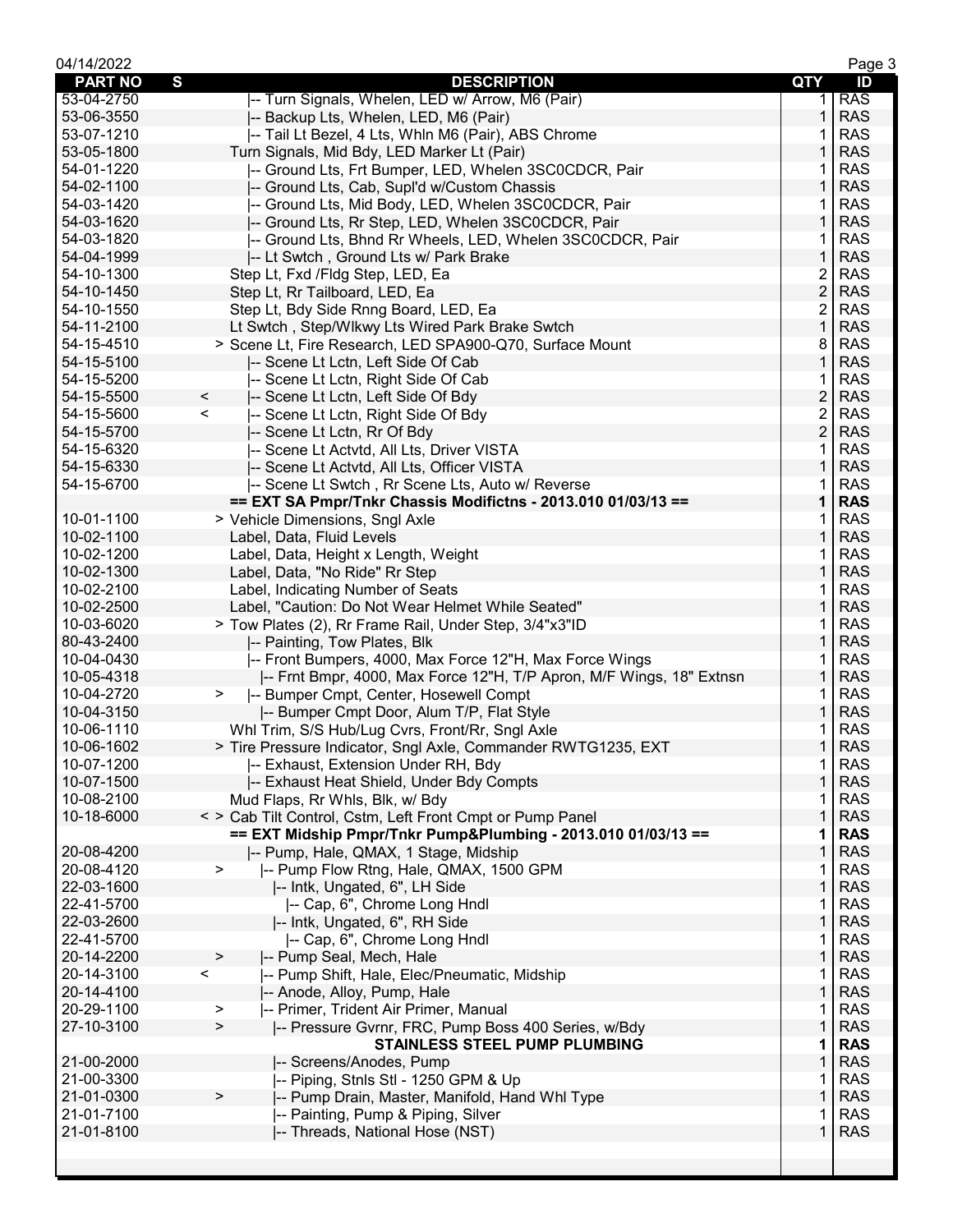| 04/14/2022     |   |                                                                                     |                         | Page 4     |
|----------------|---|-------------------------------------------------------------------------------------|-------------------------|------------|
| <b>PART NO</b> | S | <b>DESCRIPTION</b>                                                                  | <b>QTY</b>              | ID         |
| 22-51-5200     |   | -- Tank-To-Pump, Water Tank, 3" VIv/3" Piping, Midship, Pmpr/Tnkr<br>$\geq$         | 1.                      | <b>RAS</b> |
| 24-62-1300     |   | -- VIv Mfger, AKR, 8000, (3")                                                       | 1                       | <b>RAS</b> |
| 22-55-4012     |   | -- Intk VIv Cntrl, Pull Rod, 1/4 Turn, AKR - IC                                     | 1                       | <b>RAS</b> |
| 23-02-1300     |   | -- Tank Fill/Cooling Line, Water Tank, 2"                                           |                         | <b>RAS</b> |
| 24-62-1200     |   | -- VIv Mfger, AKR, 8000, (2")                                                       |                         | <b>RAS</b> |
| 22-55-4012     |   | -- Intk VIv Cntrl, Pull Rod, 1/4 Turn, AKR - IC                                     | $\mathbf{1}$            | <b>RAS</b> |
| 20-30-3100     |   | -- Pump Instln, Midship Split-Shaft, By Bdy Bldr                                    | 1                       | <b>RAS</b> |
| 20-31-1000     |   |                                                                                     | 1                       | <b>RAS</b> |
|                |   | Fire Pump Testing - Pumpers/Tankers                                                 |                         |            |
| 20-31-1100     |   | -- Pump Test, Pumper, UL                                                            |                         | <b>RAS</b> |
| 20-31-1500     |   | -- Pump Test, Label                                                                 |                         | <b>RAS</b> |
| 20-31-3200     |   | Dump-Relief Vlv, Suction Side, ELK #40, NST                                         | 1                       | <b>RAS</b> |
| 20-31-4110     |   | Pump Cooler, Bypass-To-Tank, 3/8", IC Mini-Twist Handle                             | 1                       | <b>RAS</b> |
| 20-31-4300     |   | Pump Cooler, Hale, TRV, Thermal                                                     | 1                       | <b>RAS</b> |
| 20-31-5110     |   | Heat Exchanger, Engine, Hook-Up Only, IC Mini-Twist Handle                          | $\mathbf{1}$            | <b>RAS</b> |
| 22-23-1300     |   | I-- Intk, Gtd, 6" NST, 5" AKR Elec VIv, 5" Pipe, Front RH Bmpr, 9333 Cntrl          | 1                       | <b>RAS</b> |
| 21-01-2500     |   | -- Drain/Bleeder, IC Lift-Up, Mnl 1/4 Turn                                          | 1                       | <b>RAS</b> |
| 22-23-2800     |   | -- Intk, Frnt, RH Vert, Abv Bumper, S/S Pipe (Cstm)                                 |                         | <b>RAS</b> |
| 22-40-1400     |   | -- Elbow, 90 Deg Swivel, 6", Chrome Pltd Brass, Trident #01.013.0                   | 1                       | <b>RAS</b> |
| 22-41-5700     |   | -- Cap, 6", Chrome Long Hndl                                                        | 1                       | <b>RAS</b> |
| 22-12-1100     |   | Intk, Aux, Gtd, 2-1/2", NST, Left Side                                              | 1                       | <b>RAS</b> |
| 21-01-2502     |   | -- Drain/Bleeder, IC Lift-Up, Mnl 1/4 Turn - Spec Only                              | 1                       | <b>RAS</b> |
| 22-41-1100     |   | -- Plug, 2-1/2", Chrome Rocker Lug, w/Chain                                         | $\mathbf{1}$            | <b>RAS</b> |
| 24-62-1250     |   | -- VIv Mfger, AKR, 8000, (2-1/2")                                                   | 1                       | <b>RAS</b> |
| 22-55-4050     |   | -- Intk VIv Cntrl, AKR, Mnl Swing Type-Adjacent                                     | 1                       | <b>RAS</b> |
| 23-05-3300     |   | $\langle$ ><br> -- Dschg, 2" x 1-1/2" Front RH Bumper, Swivel, NST Brass Swivel     | 1                       | <b>RAS</b> |
| 21-01-2200     |   |                                                                                     | $\overline{c}$          | <b>RAS</b> |
|                |   | -- Drain/Bleeder, Class 1, Automatic                                                | 1                       | <b>RAS</b> |
| 23-05-9200     |   | -- Hose Connection, Abv Frnt Bmpr, Swivel                                           |                         |            |
| 24-61-1200     |   | -- VIv Mfger, AKR, 8000, (2")                                                       | 1                       | <b>RAS</b> |
| 24-53-0030     |   | -- Dschg VIv Cntrl, Pull Rod, 1/4 Turn, SM, AKR - IC<br>$\,>$                       | 1                       | <b>RAS</b> |
| 27-02-1500     |   | $\geq$<br> -- Gauge, Dschg, IC, 2-1/2" (0-400 PSI), WF                              | $\mathbf{1}$            | <b>RAS</b> |
| 27-37-3200     |   | -- Air Blow Out, Dschg, Mnl 1/4 Turn Vlv                                            | 1                       | <b>RAS</b> |
| 23-06-2200     | S | -- Crosslay Dschgs, (2) 1-1/2", Over Pump Panel, NST 200 ft x1-3/4-in ea<br>$\prec$ | 1                       | <b>RAS</b> |
|                |   | w/divider                                                                           |                         |            |
| 21-01-2502     |   | -- Drain/Bleeder, IC Lift-Up, Mnl 1/4 Turn - Spec Only                              | 2                       | <b>RAS</b> |
| 24-61-1200     |   | -- VIv Mfger, AKR, 8000, (2")                                                       | 2                       | <b>RAS</b> |
| 24-53-0030     |   | -- Dschg VIv Cntrl, Pull Rod, 1/4 Turn, SM, AKR - IC<br>⋗                           | $\overline{2}$          | <b>RAS</b> |
| 27-02-1500     |   | -- Gauge, Dschg, IC, 2-1/2" (0-400 PSI), WF<br>>                                    | $\overline{\mathbf{c}}$ | <b>RAS</b> |
| 23-07-2100     | S | -- Crosslay Dschg, (1) 2-1/2", Over Pump Panel, NST 200' DJ hose<br>$\,<\,$         | 1                       | <b>RAS</b> |
| 21-01-2502     |   | -- Drain/Bleeder, IC Lift-Up, Mnl 1/4 Turn - Spec Only                              | 1.                      | <b>RAS</b> |
| 24-61-1250     |   | -- VIv Mfger, AKR, 8000, (2-1/2")                                                   | 1                       | <b>RAS</b> |
| 24-53-0030     |   | -- Dschg VIv Cntrl, Pull Rod, 1/4 Turn, SM, AKR - IC<br>>                           | 1                       | <b>RAS</b> |
| 27-02-1500     |   | $\geq$<br>-- Gauge, Dschg, IC, 2-1/2" (0-400 PSI), WF                               | 1                       | <b>RAS</b> |
| 23-08-3300     |   | -- Crosslay Cvr, Alum T/P, Sngl, W/Vinyl End Flaps (Non NFPA Walking<br>$\lt$       | 1                       | <b>RAS</b> |
|                |   | Surface)                                                                            |                         |            |
| 23-08-5019     |   | -- Crosslay Dschgs, Over Pump Panel, Normal Height                                  | 1                       | <b>RAS</b> |
| 23-09-4100     |   | Dschg, 2-1/2", Left Side, Pump Panel, NST<br>$\,<\,$                                | $\overline{2}$          | <b>RAS</b> |
| 21-01-2502     |   | -- Drain/Bleeder, IC Lift-Up, Mnl 1/4 Turn - Spec Only                              | 2                       | <b>RAS</b> |
| 24-02-1200     |   | -- Elbow, 2-1/2"F x 2-1/2" NST M, Chrome                                            | $\overline{c}$          | <b>RAS</b> |
| 24-03-1400     |   | -- Cap, 2-1/2", NST Chrome, Rocker Lug, w/Chain                                     |                         | <b>RAS</b> |
|                |   |                                                                                     | 2                       |            |
| 24-61-1250     |   | -- VIv Mfger, AKR, 8000, (2-1/2")                                                   | $\overline{\mathbf{c}}$ | <b>RAS</b> |
| 24-53-0030     |   | -- Dschg VIv Cntrl, Pull Rod, 1/4 Turn, SM, AKR - IC<br>>                           | 2                       | <b>RAS</b> |
| 27-02-1500     |   | -- Gauge, Dschg, IC, 2-1/2" (0-400 PSI), WF<br>>                                    | $\overline{2}$          | <b>RAS</b> |
| 23-10-4100     |   | Dschg, 2-1/2", Right Side, Pump Panel, NST                                          | 1                       | <b>RAS</b> |
| 21-01-2502     |   | -- Drain/Bleeder, IC Lift-Up, Mnl 1/4 Turn - Spec Only                              | $\mathbf{1}$            | <b>RAS</b> |
| 24-02-1200     |   | -- Elbow, 2-1/2"F x 2-1/2" NST M, Chrome                                            | 1                       | <b>RAS</b> |
| 24-03-1400     |   | -- Cap, 2-1/2", NST Chrome, Rocker Lug, w/Chain                                     | 1                       | <b>RAS</b> |
| 24-61-1250     |   | -- VIv Mfger, AKR, 8000, (2-1/2")                                                   | 1                       | <b>RAS</b> |
| 24-53-0030     |   | -- Dschg VIv Cntrl, Pull Rod, 1/4 Turn, SM, AKR - IC<br>>                           | 1                       | <b>RAS</b> |
| 27-02-1500     |   | -- Gauge, Dschg, IC, 2-1/2" (0-400 PSI), WF<br>>                                    | 1                       | <b>RAS</b> |
| 23-10-5110     |   | > Dschg, 3" x 3"NST, Right Side, Pump Panel, Hale Q-Series Pump, NST                | 1                       | <b>RAS</b> |
|                |   |                                                                                     |                         |            |
|                |   |                                                                                     |                         |            |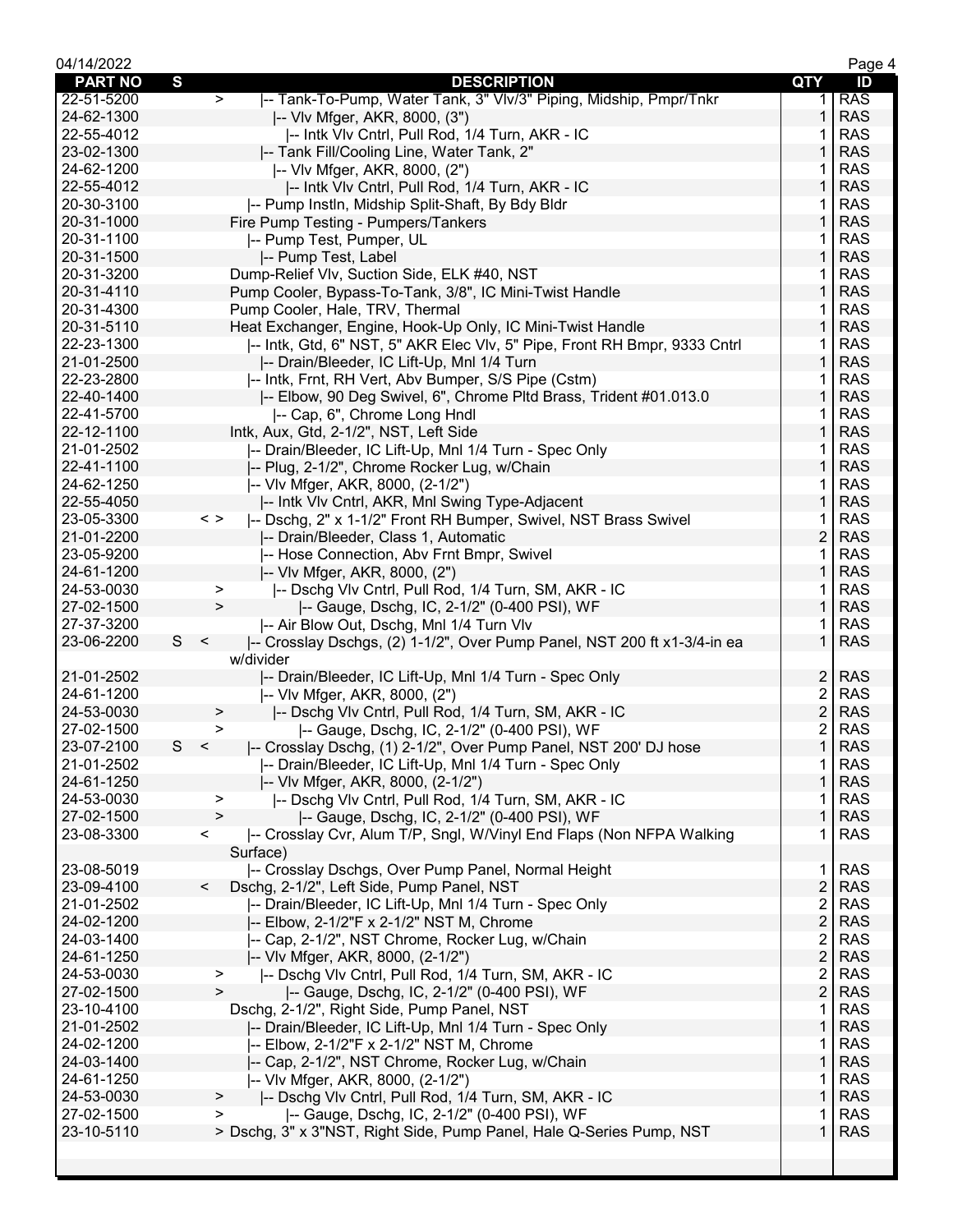| 04/14/2022     |                                                                                 |                | Page 5     |
|----------------|---------------------------------------------------------------------------------|----------------|------------|
| <b>PART NO</b> | $\mathbf{s}$<br><b>DESCRIPTION</b>                                              | QTY            | ID         |
| 21-01-2502     | -- Drain/Bleeder, IC Lift-Up, Mnl 1/4 Turn - Spec Only                          | 1.             | <b>RAS</b> |
| 24-02-2200     | -- Elbow, LW Alum, 4" Storz x 3"F                                               | 1              | <b>RAS</b> |
| 24-03-2100     | -- Cap, LW Alum, 4" Storz, w/Cable                                              |                | <b>RAS</b> |
| 24-61-1320     | -- VIv Mfger, AKR, 8000, (3"), Electric                                         | 1              | <b>RAS</b> |
| 24-53-3200     | -- Dschrg VIv Cntrl, AKR, 3" Elec, #9333                                        | 1              | <b>RAS</b> |
| 27-02-1500     | -- Gauge, Dschg, IC, 2-1/2" (0-400 PSI), WF<br>$\, >$                           | 1              | <b>RAS</b> |
| 23-13-3200     | Dschg, 2-1/2", Right Rr, NST                                                    | 1              | <b>RAS</b> |
| 21-01-2502     | -- Drain/Bleeder, IC Lift-Up, Mnl 1/4 Turn - Spec Only                          | 1              | <b>RAS</b> |
|                |                                                                                 |                | <b>RAS</b> |
| 24-02-1200     | -- Elbow, 2-1/2"F x 2-1/2" NST M, Chrome                                        | 1              |            |
| 24-03-1400     | -- Cap, 2-1/2", NST Chrome, Rocker Lug, w/Chain                                 | 1              | <b>RAS</b> |
| 24-61-1250     | -- VIv Mfger, AKR, 8000, (2-1/2")                                               | 1              | <b>RAS</b> |
| 24-53-0030     | -- Dschg VIv Cntrl, Pull Rod, 1/4 Turn, SM, AKR - IC<br>$\, >$                  | 1              | <b>RAS</b> |
| 27-02-1500     | -- Gauge, Dschg, IC, 2-1/2" (0-400 PSI), WF<br>$\, > \,$                        | 1              | <b>RAS</b> |
| 24-11-3200     | Monitor Dschg, 3", Over Midship Pump Enclsr, NPT                                | 1              | <b>RAS</b> |
| 21-01-2500     | -- Drain/Bleeder, IC Lift-Up, Mnl 1/4 Turn                                      | 1              | <b>RAS</b> |
| 24-61-1320     | -- VIv Mfger, AKR, 8000, (3"), Electric                                         | 1              | <b>RAS</b> |
| 24-53-3200     | -- Dschrg VIv Cntrl, AKR, 3" Elec, #9333                                        | 1              | <b>RAS</b> |
| 27-02-1500     | -- Gauge, Dschg, IC, 2-1/2" (0-400 PSI), WF<br>>                                | 1              | <b>RAS</b> |
| 25-01-0000     | S<br>$\leq$<br>Foam System PROVISION ONLY                                       | 1              | <b>RAS</b> |
| 25-20-1200     | Foam Plmbg, Sngl Class A Tank, 1" Mnl Vlv                                       | 1              | <b>RAS</b> |
| 25-21-1500     | -- Foam Tank, Intgrl Poly, 30 Gal, Class A                                      | 1              | <b>RAS</b> |
| 25-22-9300     | -- Foam Tank, UPF                                                               | 1              | <b>RAS</b> |
| 25-23-1000     | -- Foam Tank Drain, 1" Gate VIv, Under Tank                                     | 1              | <b>RAS</b> |
| 27-36-1100     |                                                                                 | $\mathbf{1}$   | <b>RAS</b> |
|                | -- Foam Tank Gauge, FRC TankVision Pro 300, Class A, Pump Panel                 |                |            |
|                | #WLA360-A00                                                                     |                |            |
|                | == EXT Pmpr/Tnkr-Side Mount Pump Cmpt - 2013.010 01/03/13 ==                    | $\mathbf 1$    | <b>RAS</b> |
| 26-02-2200     | < > Pump Enc, Side Mt, Extrd Alum, 40-49"W, Crslys                              | 1              | <b>RAS</b> |
| 26-30-1100     | Rng Brd, LH Pump Panel, Alum T/P, SM                                            | 1              | <b>RAS</b> |
| 26-30-1150     | Rng Brd, RH Pump Panel, Alum T/P, SM                                            | 1              | <b>RAS</b> |
| 26-31-3310     | Gauge Panel, Upper LH, Blk Line-X                                               | 1              | <b>RAS</b> |
| 26-31-3340     | Pump Side Access Door, Upper RH, Line X                                         | 1              | <b>RAS</b> |
| 26-31-4000     | Frt Access Pump Panel, Alum T/P, Rmvbl, D-Ring Latches, Single Door             | 1              | <b>RAS</b> |
| 26-35-5110     | Pump Panel, Blk Line X, LH/RH, SM, EXT                                          | 1              | <b>RAS</b> |
| 26-35-1100     | -- Pump Panel, Bltd, LH                                                         | 1              | <b>RAS</b> |
| 26-35-1400     | -- Pump Panel, Hngd, RH<br>$\geq$                                               | 1              | <b>RAS</b> |
| 26-55-1100     | Labels, Test Data and Safety Placards                                           | 1              | <b>RAS</b> |
| 26-55-2410     | Labels, IC Color Coded, EXT                                                     | 1              | <b>RAS</b> |
| 26-56-1130     | Pump Panel Lt, Midship LH, (3) Grote #01-61F8-70 Low Profile, LED               | $\mathbf{1}$   | <b>RAS</b> |
| 26-56-1230     | Pump Panel Lt, Midship RH, (3) Grote #01-61F8-70 Low Profile, LED               | 1              | <b>RAS</b> |
| 26-56-1992     | Lt Swtch, Pump Panel Lts w/ Park Brake                                          | 1              | <b>RAS</b> |
| 26-56-2000     | Pump Panel Lt (1), Actuated w/Pump Engagement                                   | 1              | <b>RAS</b> |
| 27-01-1500     | -- Mstr Gauges, IC, 4" PSI, Pr<br>>                                             | 1              | <b>RAS</b> |
| 27-01-4100     |                                                                                 | 1              |            |
|                | > Gauge, Test Taps                                                              |                | <b>RAS</b> |
| 27-35-1100     | Water Tank Gauge, FRC, TankVision Pro 300, Pump Panel WLA300-A00                | 1              | <b>RAS</b> |
| 27-35-6100     | -- Water Tank Gauge, Whelen PS TANK2 LED, Level Lts, Pair, FRC<br>$\langle$ $>$ | 1              | <b>RAS</b> |
| 33-70-4100     | Handrails, Pmpr, Side Pump Panel, Vert, 12", Pair<br>$\lt$                      | $\overline{2}$ | <b>RAS</b> |
|                | == EXT HLHD / HRHD SA Pmpr/Tnkr - 2013.010 01/03/13 ==                          | 1              | <b>RAS</b> |
| 25-28-1760     | Water Tank, 750 Gal, Pmpr/Tnkr, Poly, L-Tank                                    | 1              | <b>RAS</b> |
| 25-42-1100     | -- Water Tank, Base Specs, Poly<br>$\, > \,$                                    | 1              | <b>RAS</b> |
| 25-42-1190     | -- Water Tank, Manufacturer, No Preference, Poly                                | 1              | <b>RAS</b> |
| 01-18-0800     | -- Warranty, Water Tank, No Preference                                          | 1              | <b>RAS</b> |
| 25-44-1700     | -- Water Tank, Fill Tower, 10" x 10", EXT                                       | 1              | <b>RAS</b> |
| 25-50-0500     | -- Tank Drains, EXT                                                             | 1              | <b>RAS</b> |
| 25-50-1400     | -- Water Tank Clean-out & Plug, 3"                                              | 1              | <b>RAS</b> |
| 29-00-2100     | > Hosebed, Pmpr, <168" L, HD, 42" Wide - EXT                                    | 1              | <b>RAS</b> |
| 29-10-1050     | Hosebed, Grating, Extrd Alum, <168" Long - EXT                                  | 1              | <b>RAS</b> |
| 29-10-5020     | Hosebed Storage Cpcty, EXT                                                      | 1              | <b>RAS</b> |
| 29-10-5090     | -- Hosebed, Strge Cpcty, 30 Cubic Feet, Minimum                                 | 1              | <b>RAS</b> |
| 29-10-5400     |                                                                                 | 1              | <b>RAS</b> |
|                | -- Hosebed, Strge Cpcty 1.75" DJ Hose (50-ft Lngth)                             | 1              |            |
| 29-10-6000     | -- Hosebed, Strge Cpcty 5" LDH SJ Rubber (100-ft)                               |                | <b>RAS</b> |
|                |                                                                                 |                |            |
|                |                                                                                 |                |            |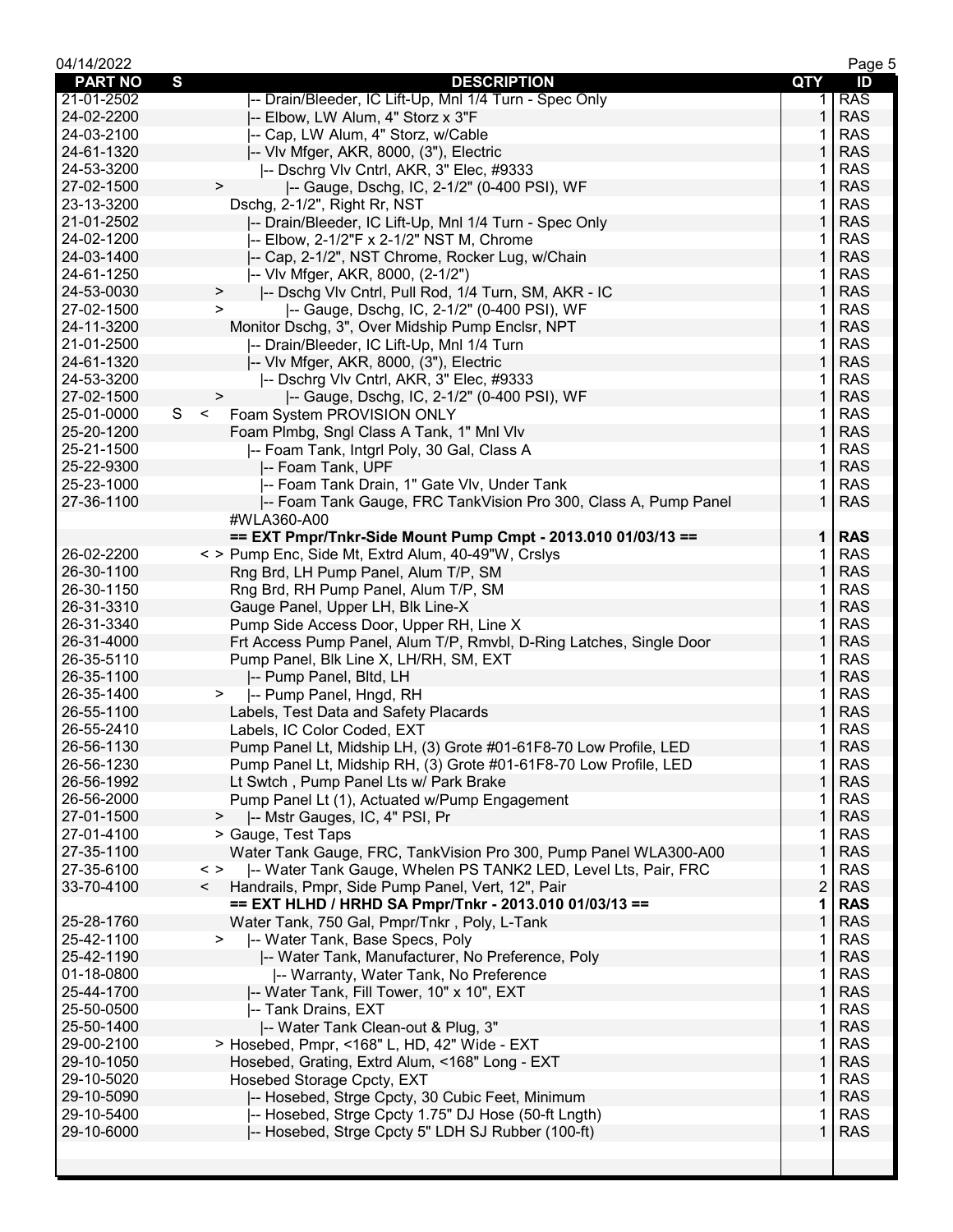| 04/14/2022     |     |                                                                                |                | Page 6     |
|----------------|-----|--------------------------------------------------------------------------------|----------------|------------|
| <b>PART NO</b> | S   | <b>DESCRIPTION</b>                                                             | QTY            | ID         |
| 29-20-3452     |     | -- Hosebed Cvr, Alum T/P, <110" L, 42" Wide - EXT                              | 1.             | <b>RAS</b> |
| 29-10-8162     |     | -- Hosebed, Divider, Stationary, EXT                                           | 1              | <b>RAS</b> |
| 29-10-8300     |     | -- Hosebed, Divider, Handhole Cutouts                                          | 1              | <b>RAS</b> |
| 29-20-6652     |     | -- Mnl Operation, Hosebed Cvr, Alum T/P                                        | 1              | <b>RAS</b> |
| 29-20-7325     |     | -- Hsbd Cvr Lt, OSS Access, 36" LED Tube Lt, Ea                                | 4              | <b>RAS</b> |
| 29-20-7800     |     | $\, > \,$<br>-- Rr Vinyl Flaps for Alum Cvr                                    | 1              | <b>RAS</b> |
| 29-20-5600     |     |                                                                                | 1              | <b>RAS</b> |
|                |     | -- Vinyl Cover, Color, RED                                                     |                |            |
| 29-10-8150     |     | Hosebed, Divider, 1/4" Alum, EXT                                               | 1              | <b>RAS</b> |
| 29-10-8300     |     | -- Hosebed, Divider, Handhole Cutouts                                          | 2              | <b>RAS</b> |
| 29-10-8550     |     | Hosebed, Partition, Front of Hosebed, Greater than 48" - EXT                   | 1              | <b>RAS</b> |
| 30-00-0299     |     | Raw Material Surcharge - Single Axle                                           | 1              | <b>RAS</b> |
| 30-01-2000     |     | Bdy Const - Rosenbauer EXT - SA Pmpr/Tnkr                                      | 1              | <b>RAS</b> |
| 30-01-2250     |     | -- Electrolysis Corrosion Cntrl                                                | 1              | <b>RAS</b> |
| 30-01-3210     |     | -- Side Body Height, EXT-SA Pmpr/Tnkr, 85"                                     | $\mathbf{1}$   | <b>RAS</b> |
| 30-02-1920     |     | -- Side Body Header, Alum, Pntd, Sngl Axle, EXT                                | 1              | <b>RAS</b> |
| 44-05-1200     |     | -- Whi Well Panel, Alum, Pntd, Sngl Axle                                       | 1              | <b>RAS</b> |
| 44-06-4320     |     | -- Fenderette, Polished Stainless Steel, EXT                                   | 1              | <b>RAS</b> |
| 30-10-1500     |     | -- Sub-Frame, EXT, SA Pmpr/Tnkr                                                | 1              | <b>RAS</b> |
| 31-01-5060     |     | 100" OAW, 26" Full Dpth/12-26" Half Dpth, HL/HR                                | 1              | <b>RAS</b> |
| 31-01-5334     | S   | $\,<$<br>Pntd Roll Up Drs, Outside Cmpt, HL/HR, 159" Bdy                       | 1              | <b>RAS</b> |
|                |     |                                                                                |                | <b>RAS</b> |
| 30-02-1600     |     | -- Drs, Roll-Up, Outside Cmpt, Specs, EXT                                      | 1              |            |
| 30-02-1260     |     | -- Dr Strap, EZ-Pull Down, Ea<br>$\,$                                          | $\overline{7}$ | <b>RAS</b> |
| 31-01-5300     | S   | $\prec$<br>-- Bdy, Rosenbauer EXT, Pmpr/Tnkr, 159"                             | 1              | <b>RAS</b> |
| 32-05-4079     |     | -- Cmpt Height, 79" High Left, High Side, RU Drs                               | 1              | <b>RAS</b> |
| 32-05-6262     | S.  | $\,<$<br>-- L1 Ahd Rr Whls-39" Full Ht Compt-Pntd Roll Up Outside Compt        | 1              | <b>RAS</b> |
| 45-00-4425     |     | -- Ahd Rr Whls, Left, Cmpt Provisions, EXT                                     | 1              | <b>RAS</b> |
| 44-40-1020     |     | -- Vents, Compts, Louvers (Ea)                                                 | $\overline{c}$ | <b>RAS</b> |
| 45-02-4100     |     | -- Shelf, Adjust, Alum 3/16", EXT                                              | $\mathbf{1}$   | <b>RAS</b> |
| 55-01-3625     |     | -- RBA InVisiLight, 56" Rcsd, ShvIng, Sides (2) Ea Cmpt, EXT                   | 1              | <b>RAS</b> |
| 55-06-1100     |     | -- Cmpt Lt, Dr Swtch, Auto, Ea                                                 | $\mathbf{1}$   | <b>RAS</b> |
| 32-05-7038     | S   | -- L2 Abv Rr Whls-60" Sngl Cmpt, No Hyd Rack-Pntd RU Outside Cmpt<br>$\,<$     | 1              | <b>RAS</b> |
| 45-00-4505     |     | $\,>$<br>-- Upr Hgh Sde Cmpt(s), Left, Cmpt Provisions, EXT                    | 1              | <b>RAS</b> |
| 44-40-1020     |     | -- Vents, Compts, Louvers (Ea)                                                 | 2              | <b>RAS</b> |
| 55-01-3610     |     | -- RBA InVisiLight, 28" Rcsd, ShvIng, Sides (2) Ea Cmpt, EXT                   | 1              | <b>RAS</b> |
| 55-06-1100     |     |                                                                                | 1              | <b>RAS</b> |
| 32-05-8062     | S   | -- Cmpt Lt, Dr Swtch, Auto, Ea<br>$\,<$                                        | 1              | <b>RAS</b> |
|                |     | -- L3 Bhd Rr Whls-44" Full Ht Cmp-Pntd Roll Up Outside                         |                |            |
| 45-00-4625     |     | -- Bhnd Rr Whls, Left, Cmpt Provisions, EXT                                    | 1              | <b>RAS</b> |
| 44-40-1020     |     | -- Vents, Compts, Louvers (Ea)                                                 | $\overline{2}$ | <b>RAS</b> |
| 45-02-4100     |     | -- Shelf, Adjust, Alum 3/16", EXT                                              | 1              | <b>RAS</b> |
| 55-01-3625     |     | -- RBA InVisiLight, 56" Rcsd, ShvIng, Sides (2) Ea Cmpt, EXT                   | 1              | <b>RAS</b> |
| 55-06-1100     |     | I-- Cmpt Lt, Dr Swtch, Auto, Ea                                                | 1              | <b>RAS</b> |
| 32-06-4079     |     | -- Cmpt Height, 79" High Right, High Side, RU Drs                              | 1              | <b>RAS</b> |
| 32-06-6262     | S < | -- R1 Ahd Rr Whls-39" Full Ht Compt-Pntd Roll Up Outside Compt                 | 1              | <b>RAS</b> |
| 45-00-5415     |     | -- Ahd Rr Whls, Right, Cmpt Provisions, EXT                                    | 1              | <b>RAS</b> |
| 44-40-1020     |     | -- Vents, Compts, Louvers (Ea)                                                 | 2              | <b>RAS</b> |
| 45-02-4100     |     | -- Shelf, Adjust, Alum 3/16", EXT                                              | $\mathbf{1}$   | <b>RAS</b> |
| 55-01-3625     |     | -- RBA InVisiLight, 56" Rcsd, ShvIng, Sides (2) Ea Cmpt, EXT                   | 1              | <b>RAS</b> |
| 55-06-1100     |     | -- Cmpt Lt, Dr Swtch, Auto, Ea                                                 | 1              | <b>RAS</b> |
| 32-06-7052     | S   | I-- R2 Abv Rr Whls-60" Sngl Compt w/o Hyd Rack-Pntd RU Outside Cmpt<br>$\prec$ | 1              | <b>RAS</b> |
| 45-00-5505     |     | I-- Upr Hgh Sde Cmpt(s), Right, Cmpt Provisions, EXT<br>$\,>\,$                | 1              | <b>RAS</b> |
| 44-40-1020     |     |                                                                                | $\overline{c}$ | <b>RAS</b> |
|                |     | -- Vents, Compts, Louvers (Ea)                                                 |                |            |
| 55-01-3610     |     | -- RBA InVisiLight, 28" Rcsd, ShvIng, Sides (2) Ea Cmpt, EXT                   | $\mathbf{1}$   | <b>RAS</b> |
| 55-06-1100     |     | I-- Cmpt Lt, Dr Swtch, Auto, Ea                                                | 1              | <b>RAS</b> |
| 32-06-8062     | S   | $\,<$<br> -- R3 Bhd Rr Whls-44" Full Ht Compt-Pntd Roll Up Outside Compt       | $\mathbf{1}$   | <b>RAS</b> |
| 45-00-5615     |     | -- Bhnd Rr Whls, Right, Cmpt Provisions, EXT                                   | 1              | <b>RAS</b> |
| 44-40-1020     |     | -- Vents, Compts, Louvers (Ea)                                                 | $\overline{c}$ | <b>RAS</b> |
| 45-02-4100     |     | -- Shelf, Adjust, Alum 3/16", EXT                                              | 1              | <b>RAS</b> |
| 55-01-3625     |     | -- RBA InVisiLight, 56" Rcsd, ShvIng, Sides (2) Ea Cmpt, EXT                   | 1              | <b>RAS</b> |
| 55-06-1100     |     | -- Cmpt Lt, Dr Swtch, Auto, Ea                                                 | 1              | <b>RAS</b> |
| 33-60-2100     |     | > Rr Bdy, Flat Back, EXT                                                       | 1              | <b>RAS</b> |
|                |     |                                                                                |                |            |
|                |     |                                                                                |                |            |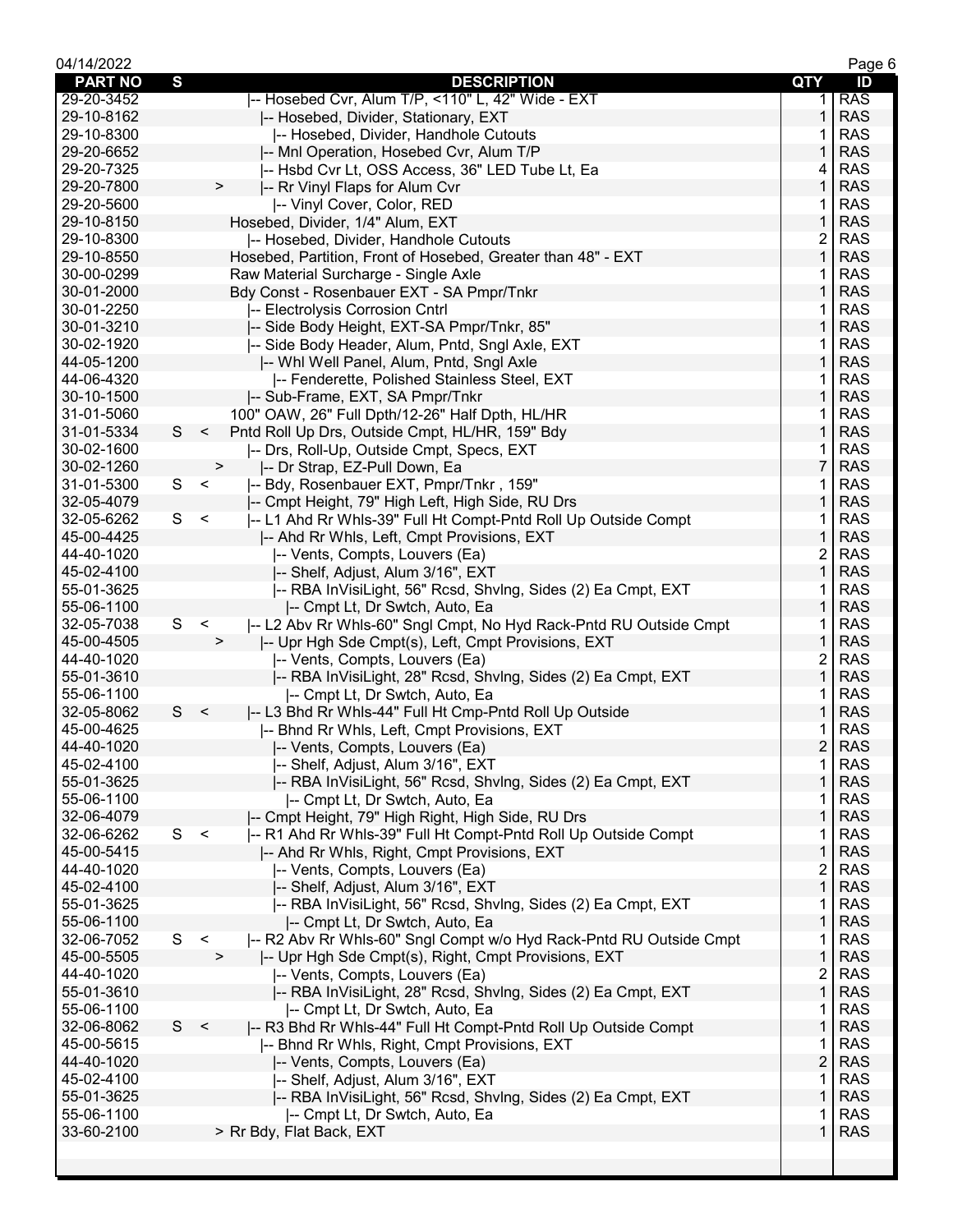| 04/14/2022     |   |                          |                                                                             |                | Page 7     |
|----------------|---|--------------------------|-----------------------------------------------------------------------------|----------------|------------|
| <b>PART NO</b> | S |                          | <b>DESCRIPTION</b>                                                          | QTY            | ID         |
| 32-08-5200     |   |                          | -- Rr Center Compt - Full Height Roll Up/Non Trans                          | 1.             | <b>RAS</b> |
| 45-00-6105     |   |                          | -- Rr Cmpt, Cmpt Provisions, Pmpr/Tnkr, EXT                                 | 1              | <b>RAS</b> |
| 44-40-1020     |   |                          | -- Vents, Compts, Louvers (Ea)                                              | 2              | <b>RAS</b> |
| 55-01-3360     |   |                          | -- Cmpt Lt, Wall, OSS Access, 18" LED Tube Lt, (2) Ea Cmpt                  | 1              | <b>RAS</b> |
| 55-06-1100     |   |                          | I-- Cmpt Lt, Dr Swtch, Auto, Ea                                             |                | <b>RAS</b> |
|                |   |                          |                                                                             | 1              | <b>RAS</b> |
| 33-61-1320     |   |                          | -- Rr Step, EXT Bdy, Bolt-On, 12"                                           |                |            |
| 38-90-2064     |   | $\,<\,$                  | -- Access Ladder, Rosenbauer EZ Climb, Left Rr, 14" Wide                    | 1              | <b>RAS</b> |
| 44-11-5150     |   |                          | Whl Well Cmpt, Ahd of Whls Left Side, EXT                                   | 1              | <b>RAS</b> |
| 44-10-1600     |   | $\geq$                   | -- Whl Well Cmpt, Sngl SCBA, Poly Tube, S/S Dr, (Fire Shopp)                | 1              | <b>RAS</b> |
| 44-10-6000     |   |                          | -- Whi Well Compt, SCBA Compt Straps                                        | 1              | <b>RAS</b> |
| 44-11-5350     |   |                          | Whl Well Cmpt, Bhnd Whls Left Side, EXT                                     |                | <b>RAS</b> |
| 44-07-1700     |   |                          | -- Fuel Fill Door Assy, BSST, Poly Pckt, LH Whl WII Pnl, (Fire Shopp)       | 1              | <b>RAS</b> |
| 44-11-5550     |   |                          | Whl Well Cmpt, Ahd of Whls Right Side, EXT                                  | 1              | <b>RAS</b> |
| 44-10-1600     |   | $\geq$                   | -- Whl Well Cmpt, Sngl SCBA, Poly Tube, S/S Dr, (Fire Shopp)                | 1              | <b>RAS</b> |
| 44-10-6000     |   |                          | I-- Whi Well Compt, SCBA Compt Straps                                       | 1              | <b>RAS</b> |
| 44-11-5750     |   |                          | Whl Well Cmpt, Bhnd Whls Right Side, EXT                                    | 1              | <b>RAS</b> |
| 44-10-1600     |   | $\geq$                   | -- Whi Well Cmpt, Sngl SCBA, Poly Tube, S/S Dr, (Fire Shopp)                | 1              | <b>RAS</b> |
| 44-10-6000     |   |                          | -- Whi Well Compt, SCBA Compt Straps                                        | 1              | <b>RAS</b> |
| 90-02-3520     |   |                          |                                                                             | 1              | <b>RAS</b> |
|                |   |                          | Ladder Compt, Beside Tank, Right Rr Bdy, EXT                                |                |            |
| 90-03-0220     |   |                          | -- Ladders, Ground, Provd'd By Manufacturer, MN                             | 1              | <b>RAS</b> |
| 90-03-3300     |   |                          | -- Ladder, Roof, Duo-Safety, 14' Alum 775-A                                 | 1              | <b>RAS</b> |
| 90-06-4600     |   |                          | -- Ladder, Ext, Duo-Safety, 24' Alum, 2 Sect 900-A                          | 1              | <b>RAS</b> |
| 90-02-5340     |   |                          | Fldg Attic Ladder Mntg, In Ladder Storage, EXT                              | 1              | <b>RAS</b> |
| 90-03-0230     |   |                          | -- Ladders, Fldg Attic, Provd'd By Manufacturer, MN                         | 1              | <b>RAS</b> |
| 90-08-2600     |   |                          | -- Ladder, Attic, Duo-Safety, 10' Alum, Fold 585-A                          | 1              | <b>RAS</b> |
| 90-16-5420     |   |                          | Pike Pole Mounting Tube, In Ladder Compt                                    | $\overline{c}$ | <b>RAS</b> |
| 90-16-6300     |   |                          | > Pike Pole Provd'd By, Purchaser/Fire Department                           | 1              | <b>RAS</b> |
| 90-16-2399     |   |                          | -- Non-Bdy Bldr Supl'd Pike Pole, 6' Fbrgls, Round Hndl                     | 1              | <b>RAS</b> |
| 90-16-2899     |   |                          | -- Non-Bdy Bldr Supl'd Pike Pole, 10' Fbrgls, Round Hndl                    |                | <b>RAS</b> |
| 90-25-7730     |   |                          | Suction Hose or Long Strg Cmpt, Abv Cmpt/Bhnd RU Dr, Left Side, Chvrn/Pntd, | $\mathbf{1}$   | <b>RAS</b> |
|                |   |                          | <b>EXT</b>                                                                  |                |            |
| 90-25-7830     | S | $\,<\,$                  | Suction Hose or Long Strg Cmpt, Abv Cmpt/Bhnd RU Dr, Right Side,            | 1              | <b>RAS</b> |
|                |   |                          | Chvrn/Pntd, EXT                                                             |                |            |
|                |   |                          | == EXT Pmpr/Tnkr Common Body Parts - 2013.010 01/03/13 ==                   | $\mathbf 1$    | <b>RAS</b> |
| 33-66-1160     |   | >                        | -- Steps, Fldg, Frnt, Left Hand (4), Integral LED Lts                       | 1              | <b>RAS</b> |
| 33-66-2160     |   | >                        | -- Steps, Fldg, Frnt, Right Hand (4), Integral LED Lts                      | 1              | <b>RAS</b> |
| 44-01-1400     |   |                          | -- Bdy Trim, Frnt Bdy, Ht of Side Cmpts, Alum T/P                           |                | <b>RAS</b> |
| 44-01-4020     |   |                          |                                                                             | 1              | <b>RAS</b> |
|                |   |                          | -- Bdy Trim, Rr Bdy, Smooth Alum for Chevron Stripe, EXT                    |                |            |
| 44-07-4200     |   |                          | -- Fuel Tank, Removable Access Panel                                        | 1.             | <b>RAS</b> |
| 33-62-4200     |   |                          | -- Step, Fldg, Rear, Right Hand, Integral LED Lts                           | 1              | <b>RAS</b> |
| 33-62-5300     |   | $\lt$                    | -- Step, Bltd, Treadplate, Rr Intermediate, 48"                             | 1              | <b>RAS</b> |
| 33-70-1420     |   | $\,<\,>$                 | -- Handrail, Rr Step, 60", Sngle                                            | 1              | <b>RAS</b> |
| 33-70-2100     |   | $\,<\,$                  | -- Handrails, Pmpr, Below Hosebed, Horz, 48"                                | 1              | <b>RAS</b> |
| 33-70-3100     |   | $\overline{\phantom{a}}$ | -- Handrails, Pmpr, Top of Bdy Sides, Rr, 12", Pair                         | 1              | <b>RAS</b> |
| 44-02-1220     |   |                          | -- Rub Rails, Lwr Bdy, EXT, Extrd Alum, Reflective Strip                    | 1              | <b>RAS</b> |
|                |   |                          | == EXT Pmpr/Tnkr - AC Electrical System - 2013.010 01/03/13 ==              | $\mathbf 1$    | <b>RAS</b> |
|                |   |                          | == EXT Pmpr/Tnkr - Equipment Systems - 2013.010 01/03/13 ==                 | 1              | <b>RAS</b> |
|                |   |                          | == EXT SA Pmpr/Tnkr - Pnt/Ltr/Str - 2013.010 01/03/13 ==                    | 1              | <b>RAS</b> |
| 80-20-5200     |   | $\overline{\phantom{0}}$ | Bdy Paint, Pmpr/Tnkr, Two-Tone, EXT                                         | 1              | <b>RAS</b> |
| 80-32-1250     |   |                          | Compt Finish, DA Sanded, Up to 8 Cmpts, EXT                                 | 1              | <b>RAS</b> |
| 80-40-1250     |   |                          | Whl Finish, By Chassis Manufacturer                                         | 1              | <b>RAS</b> |
| 80-42-1600     |   |                          | Bdy Paint, Touch Up, 2 oz. Bttl, Two Color                                  | 1              | <b>RAS</b> |
| 80-50-1100     |   |                          | Lettering Supl'd by Dealer                                                  | 1              | <b>RAS</b> |
| 80-55-2200     |   |                          | Striping, Mylar Gold Leaf, Cab Pntd Break Line                              | $\mathbf{1}$   | <b>RAS</b> |
| 80-71-1600     |   |                          | > Stripe, Triple Reflective, 1" x 6" x 1" Large "Z" Design                  | 1              | <b>RAS</b> |
| 80-75-1100     |   |                          | -- Reflective Stripe Material, Black                                        | $\mathbf{1}$   | <b>RAS</b> |
| 80-72-1110     |   |                          | Stripe, Refl, 3M Diamond Grde, Chevron Pattern Entire Rr, EXT               | 1              | <b>RAS</b> |
| 80-72-1799     |   |                          | === NO Rear Roll-Up Door Chevron Striping - Pick to Select ===              | 1              | <b>RAS</b> |
| 80-72-2010     |   |                          | Chevron, Reflective, Cab Door Interiors, Red/Yellow                         | 1              | <b>RAS</b> |
|                |   |                          | == EXT Pmpr/Tnkr - Loose Equipment - 2013.010 01/03/13 ==                   | 1              | <b>RAS</b> |
|                |   |                          |                                                                             |                |            |
|                |   |                          |                                                                             |                |            |
|                |   |                          |                                                                             |                |            |